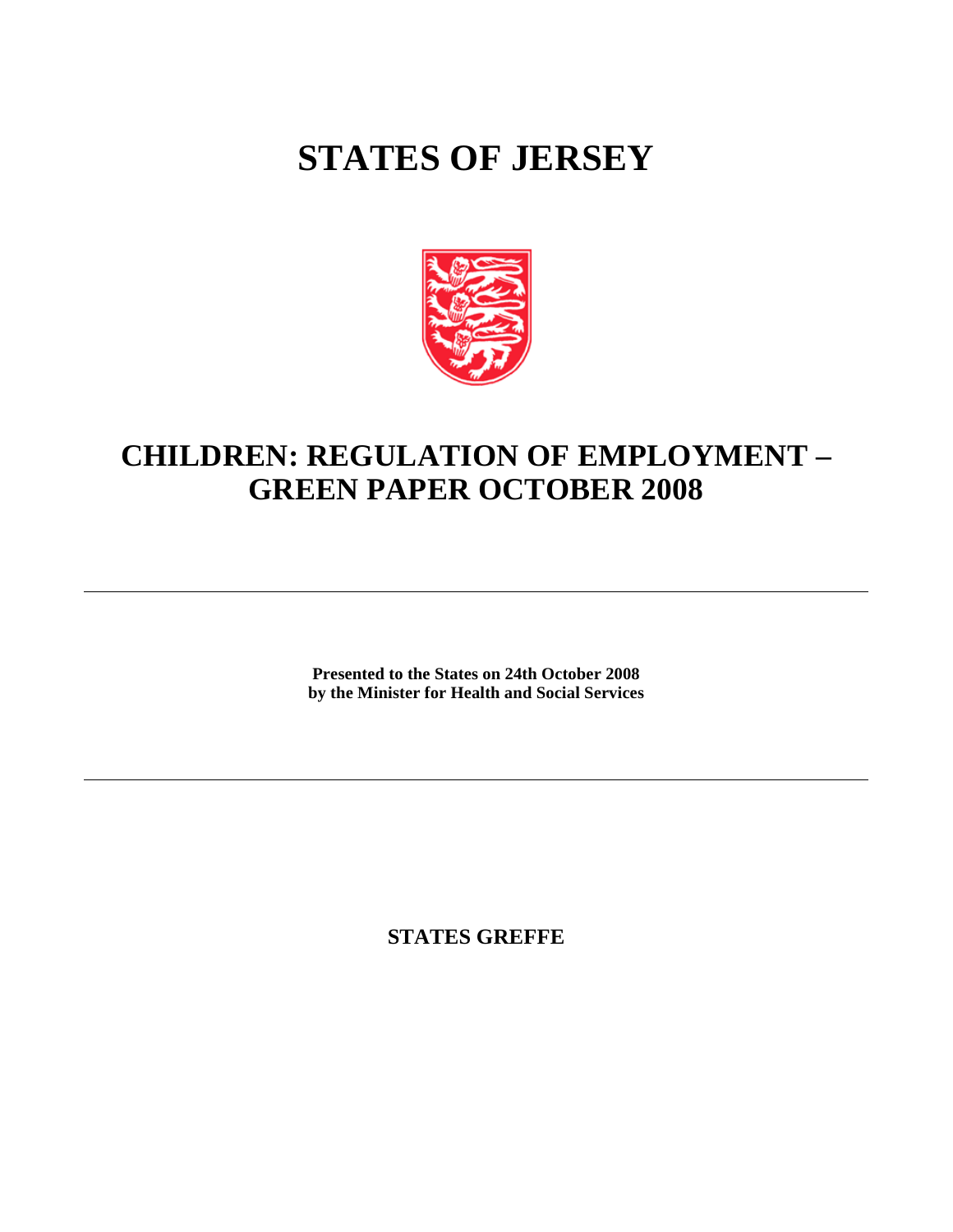Health and Social Services Department

# Green Paper

## **Children: Regulation of Employment** 20th October 2008

#### **Purpose of consultation**

To invite comments on the Draft Children (Regulation of Employment) (Jersey) Order 200- which is dated May 2008.

Comments will be considered as the draft proposition is prepared for debate by the States Assembly.

#### **Type of consultation**

It is anticipated that a combination of written, questionnaire and presentation type methods will be employed. This will vary according to the audience.

#### **Closing date for consultation**

Friday 27th February 2009 Period for consultation within the States of Jersey is Monday 3rd to Friday 28th November 2008 Period for public consultation is Monday 5th January to Friday 27th February 2009

**\_\_\_\_\_\_\_\_\_\_\_\_\_\_\_\_\_\_\_\_\_\_\_\_\_\_\_\_\_\_\_\_\_\_\_\_\_\_\_\_\_\_\_\_\_\_\_\_\_\_\_\_\_\_\_\_\_\_\_\_\_\_\_**

**Summary of issues or questions to consider**

The United Nations Convention on the Rights of the Child was adopted by the UN General Assembly in 1989. The Convention lays out minimum standards relating to children's rights and has been signed by all our neighbours in the western world.

Jersey, however, has not signed the Convention and it has been suggested, that by not signing, Jersey appears less committed to protecting the rights of children than is actually the case.

Jersey does not currently fulfil all the requirements of the Convention and one area of concern relates to Article 32 of the Convention which requires –

 '*States Parties to recognise the right of the child to be protected from economic exploitation and from performing any work that is likely to be hazardous or to interfere with the child's education, or to be harmful to the child's health or physical, mental, spiritual, moral or social development. States Parties must introduce legislative measures to ensure the implementation of this Article which must provide for:*

- *A minimum age for admissions to employment*
- *Appropriate regulation of the hours and conditions of employment*
- *Appropriate penalties to ensure the effective enforcement of the Article.*

Whilst Jersey already has a Children's Law which protects children in many different ways, it does not set out –

- the minimum age children must be before they can accept paid work
- how many hours a day they are allowed to work.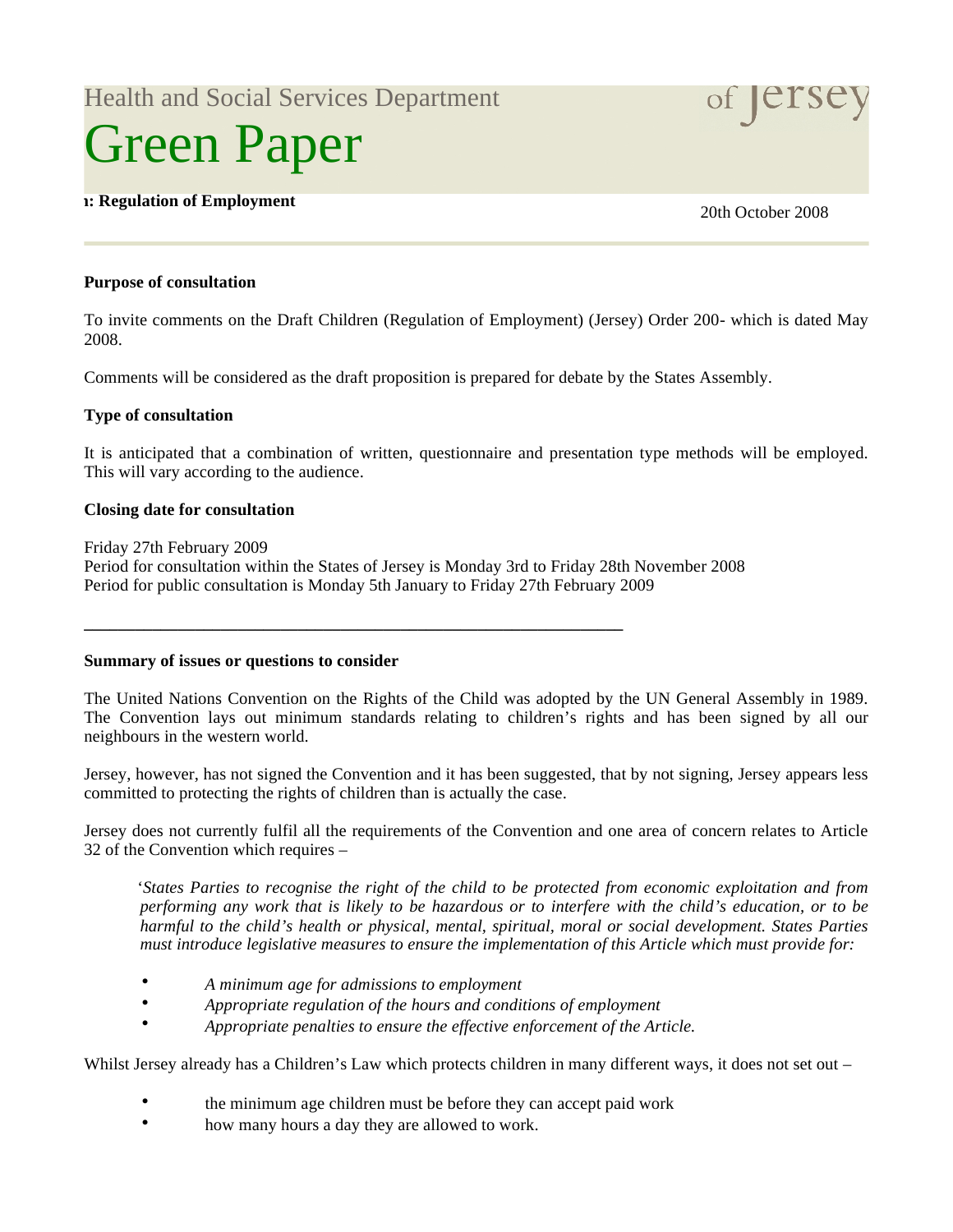The introduction of new legislation will ensure our compliance with Article 32 and will help enable Jersey to sign up to the Convention. The new legislation will be called the Children (Regulation of Employment) (Jersey) Order 200-.

Comments on the draft of this Order are now sought.

Areas of special interest may include –

#### (1) The **upper** age of children to which this Order should apply

The Convention on the Rights of the Child says the Order must apply up to the age of majority within the relevant state. In Jersey the age of majority is 18 years.

However, some children leave school and go into full-time employment at 16 years old. Taking this into account there are a number of options as to whom this Order might apply. These are –

- All children up to 18 years old whether in full-time employment or education.
- All children up to 16 years old only.
- All children up to 18 years old except for those who have left full-time education and are employed.

The current draft of this Order relates to children up to 16 years of age only.

#### (2) The number of hours children should be allowed to work

The Convention requires that a Law is drafted which will restrict the number of hours a day and a week a child can work.

Consideration needs to be given as to how this restriction will be enforced.

Difficulties could arise where a child has several jobs. For instance, how will the employers know how many hours the child has worked if they are accumulating hours job by job?

It is anticipated that views will be varied and possibly emotive. For this reason the comments of a wide group of stakeholders will be sought.

#### **Definitions**

#### **The United Nations Convention on the Rights of the Child**

This is the Convention that Jersey would like to sign up to.

#### **Children (Jersey) Law 2002**

This is the Law already in place which protects our children.

#### **Children (Regulation of Employment) (Jersey) Order 200-**

This is the Order we would like to put to the States for debate and which we are asking for your views on. It is currently in draft form and the draft is attached to the end of this document.

**Further information** The United Nations Convention on the Rights of the Child is available at <http://www.everychildmatters.gov.uk>

**Please send your comments to:** Tracey Fullerton, Assistant Director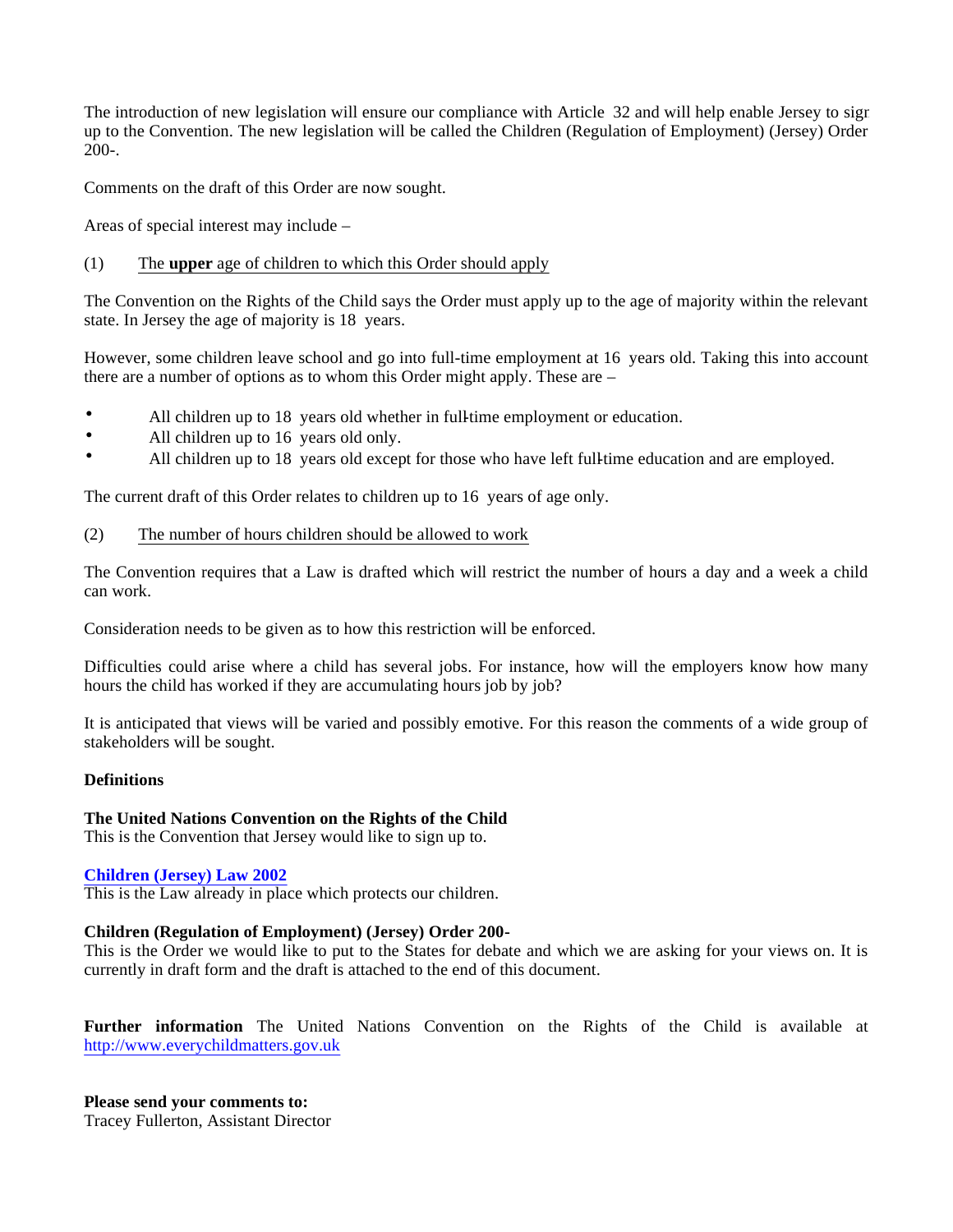Corporate Planning and Performance Management 4th Floor Peter Crill House General Hospital Gloucester Street St. Helier JE2 3QS

#### **How to contact us:**

Tel. 442277 E-mail t.[fullerton@health.gov.je](mailto:fullerton@health.gov.je) Fax 442887

**Public submissions –** Please note that responses submitted to all States public consultations may be made public (sent to other interested parties on request, sent to the Scrutiny Office, quoted in a final published report, reported in the media, published on a States of Jersey website, listed on a consultation summary, etc.). If a respondent has a particular wish for confidentiality, such as where the response may concern an individual's private life, or matters of commercial confidentiality, please indicate this clearly when submitting a response.

#### **This Consultation Paper has been sent to the following individuals/organisations:**

The Public Consultation Register

#### **Supporting documents**

Children (Regulation of Employment) briefing paper October 2008 (see MD-HSS-2008-0045 at <http://www.gov.je/StatesGreffe/MinisterialDecision/default.htm> )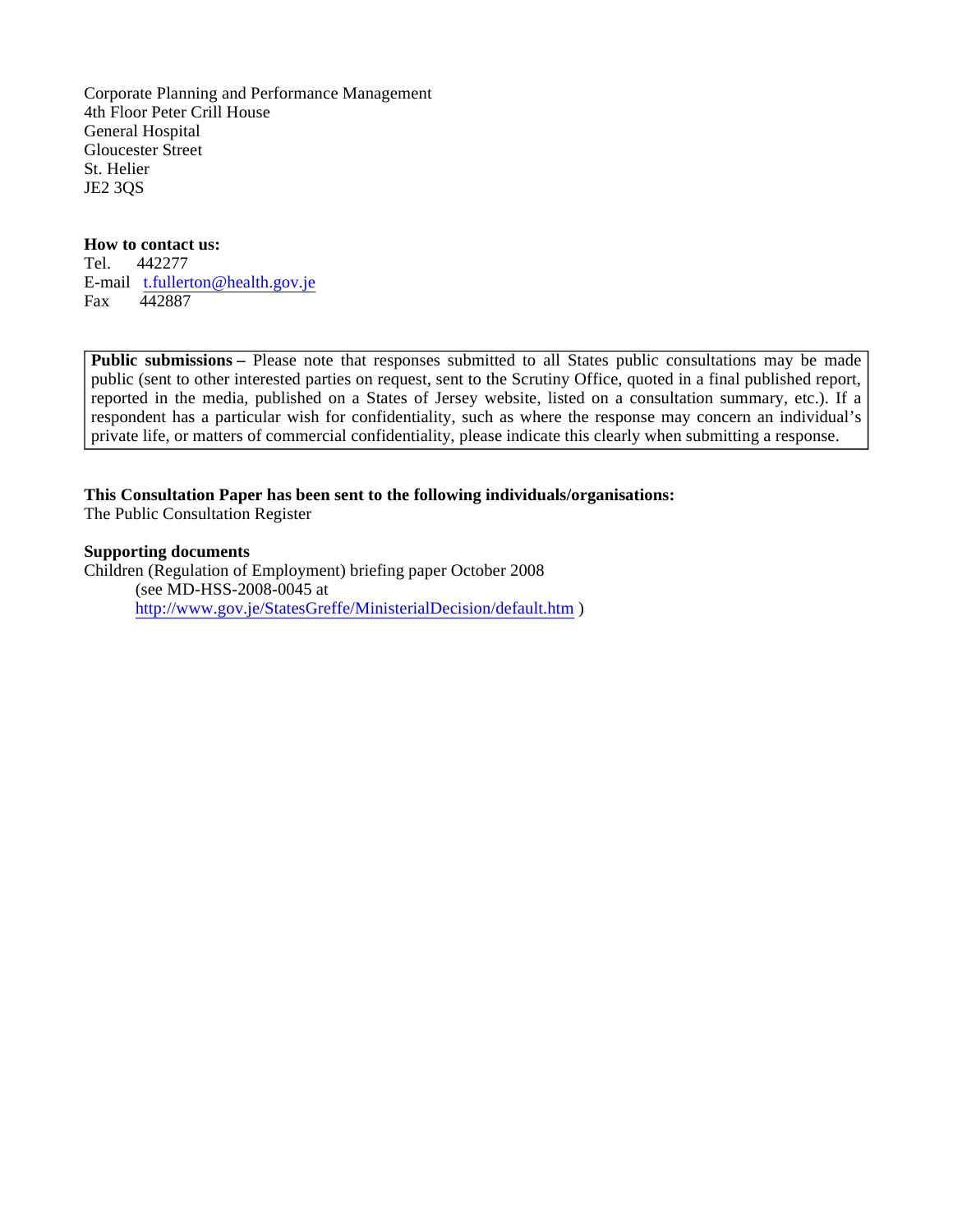

## **CHILDREN (REGULATION OF EMPLOYMENT) (JERSEY) ORDER 200-**

Draft dated 1st May 2008

#### **Explanatory Note**

#### *Introduction*

This Order is made under the Children (Jersey) Law 2002, in exercise for a power for the Minister for Health and Social Services to make Orders with respect to the employment of children – meaning, according to that Law, a person who has not attained the age of 18.

The Minister has powers, under the 2002 Law, to take action if he or she is of the opinion that a child is being employed in a manner that is prejudicial to the child's health or otherwise to render the child unfit to obtain the full benefit of any education. The Minister may give notice to the employer prohibiting or restricting the child's employment by the employer. The Minister has further powers to require an employer, parent or guardian of a child with information regarding the child's employment.

It should be noted that, by virtue of the 2002 Law, the prohibitions and restrictions in the Order apply to any situation where a child assists in a trade or occupation carried on for profit, even though the child is not remunerated in any way for his or her labour.

Under the 2002 Law, employment of a child in contravention of the Order would be an offence by the employer and by any person (but not the child) to whose act or default the contravention is attributable. The maximum penalty for the offence is a fine of level 3 on the standard scale.

Articles 3 to 6 of the Order are concerned with numbers of hours worked.

Article 7 of the Order is concerned with the kind of work undertaken.

In addition to this Order, the Shipping (Employment of Young People) (Jersey) Order 2007 regulates the employment, on Jersey ships, of children from the age of 14 to the age of 18. The Health and Safety at Work (Jersey) Law 1989 imposes duties on employers to ensure the health, safety and welfare at work of all of their employees.

#### *The Order*

*Article 1 – Interpretation*

This Article defines expressions used in the Order.

"Child" is defined so as to a be a person who is both under the age of 16 and below the upper limit of compulsory school age. The "upper limit of compulsory school age" is defined in the Education (Jersey) Law 1998. A child reaches it on the 30th June in the school year in which he or she has his or her 16th birthday. A school year is also defined in that Law, and is a year commencing on 1st September. The effect of this definition is that –

- (a) the Order does not apply to any child who has attained the age of 16
- (b) the Order will cease to apply to a child who is under 16 but no longer of compulsory school age: this would be a child whose 16th birthday is between 1st July to 31st August inclusive and who, by virtue of the Education (Jersey) Law 1998, ceases to be of compulsory school age on 30th June.

Paragraph (2) provides that references to "employment" in the Order are read so as to include arrangements where a child assists in a trade or occupation carried on for profit, even though the child is not remunerated in any way for his or her labour.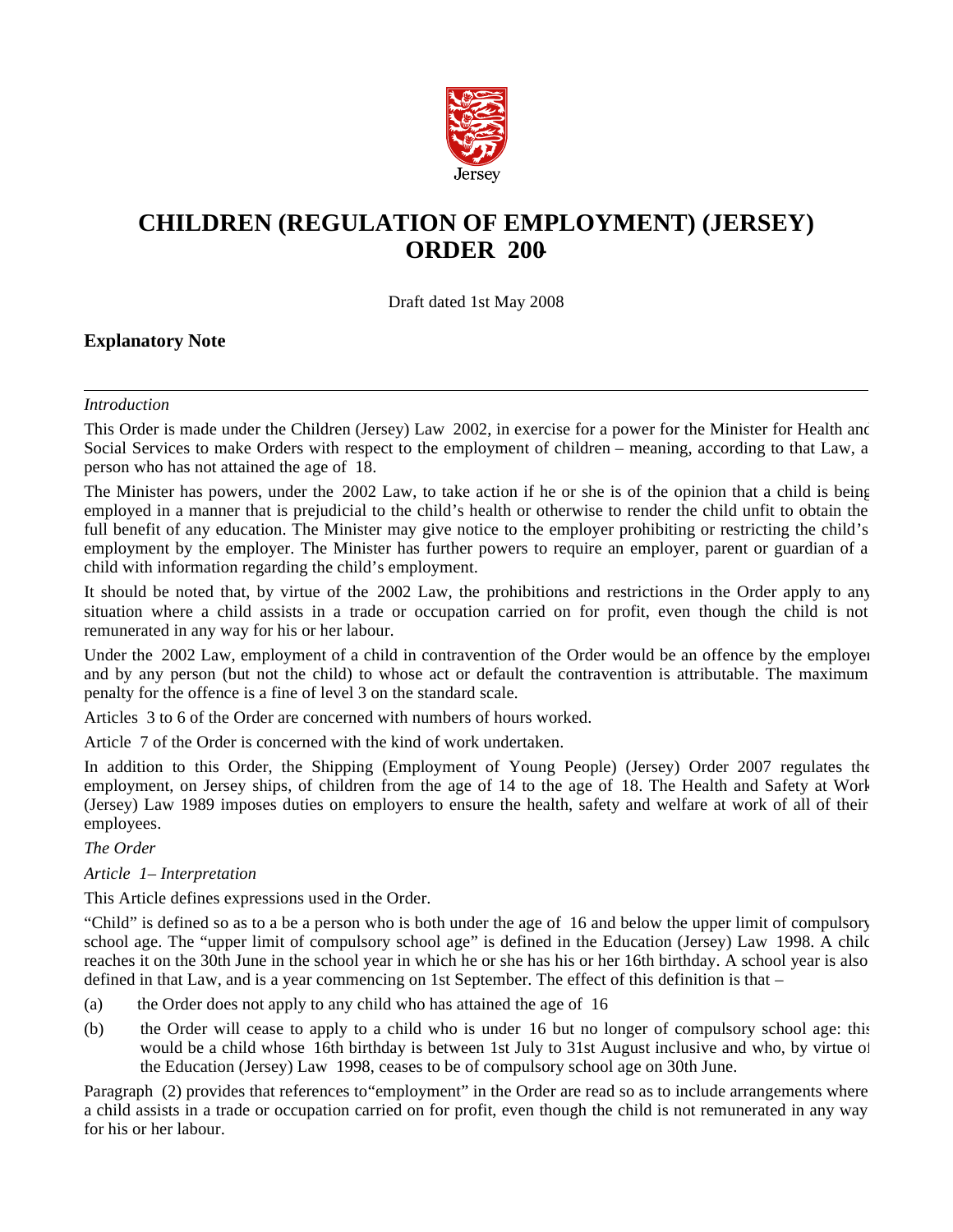A child may have more than one employment, and paragraph (3) makes it clear that, for the purposes of all the restrictions on numbers of working hours in a week, or on a day, the aggregate of the child's working hours, for all of his or her employments, must be taken into account.

*Article 2 – Prohibition on employment of children under 13 years of age*

This doesn't require any explanation.

*Article 3 – Permitted hours of employment*

This Article prohibits any child being employed on any day, whether or not it is a school day, before 6 a.m. or after 8 p.m. It further prohibits employment at any time during school hours.

*Article 4 – Restriction on number of hours of employment in a day and week*

Paragraph (1) applies to all children. It prohibits the employment of the child for more than 2 hours on a school day or for more than 12 hours in a week in school term.

Paragraph (2) applies to children under the age of 15. It prohibits the employment of the child for more than 7 hours on a non-school day or for more than 25 hours in a week in a school holiday.

Paragraph (3) applies to children aged 15. It prohibits the employment of the child for more than 8 hours on non-school day or for more than 35 hours in a week in a school holiday.

Paragraph (4) explains what is meant by a week in a school term. A week is defined in Article 1 as the 7 day beginning on a Monday. So, if a school term starts on a Friday, the whole of that week, commencing on the Monday, is a week in a school term. If a school term ends on a Monday, the whole of that week, beginning on the Monday, is a week in a school term.

Article 4 needs to be read in conjunction with Article 5.

*Article 5 – Restriction on days of employment in a week*

This is a straightforward prohibition on employing a child on more than 5 days in a week.

#### *Article 6 – Rest periods and breaks*

This Article requires that a child has a rest period of 14 consecutive hours in each 24 hour period. It also entitles  $\epsilon$ child to an uninterrupted rest period of 30 minutes if the child works for more than 4 and a half hours in one day. However, it does not specify when that rest period must be taken. Each year, during a school holiday, a child must have a period of 2 consecutive weeks in which the child doesn't work.

#### *Article 7 – Prohibited work*

Paragraph (1) is a general, descriptive limitation. It restricts a child's employment to what is known as "light work", within Council Directive 94/33/EC of 22.6.1994 on the protection of young people at work.

Paragraph (2) prohibits the employment of a child in specific areas of work, which are listed.

#### *Article 8 – duty of employer of child*

This Article requires the child's employer to assess risks to the child in the workplace and take reasonable steps to eliminate or reduce those risks.

#### *Article 9 – Employment authorized by other enactments*

This Article disapplies certain provisions of this Order to certain employments where alternative regulation applies, whether under a licence granted by the Minister for Health and Social Services authorizing a child to take part in a public performance or whether the employment is on a Jersey ship and regulated by the Shipping (Employment of Young People) (Jersey) Order 2007.

*Article 10 – Citation and commencement*

This Article is self-explanatory.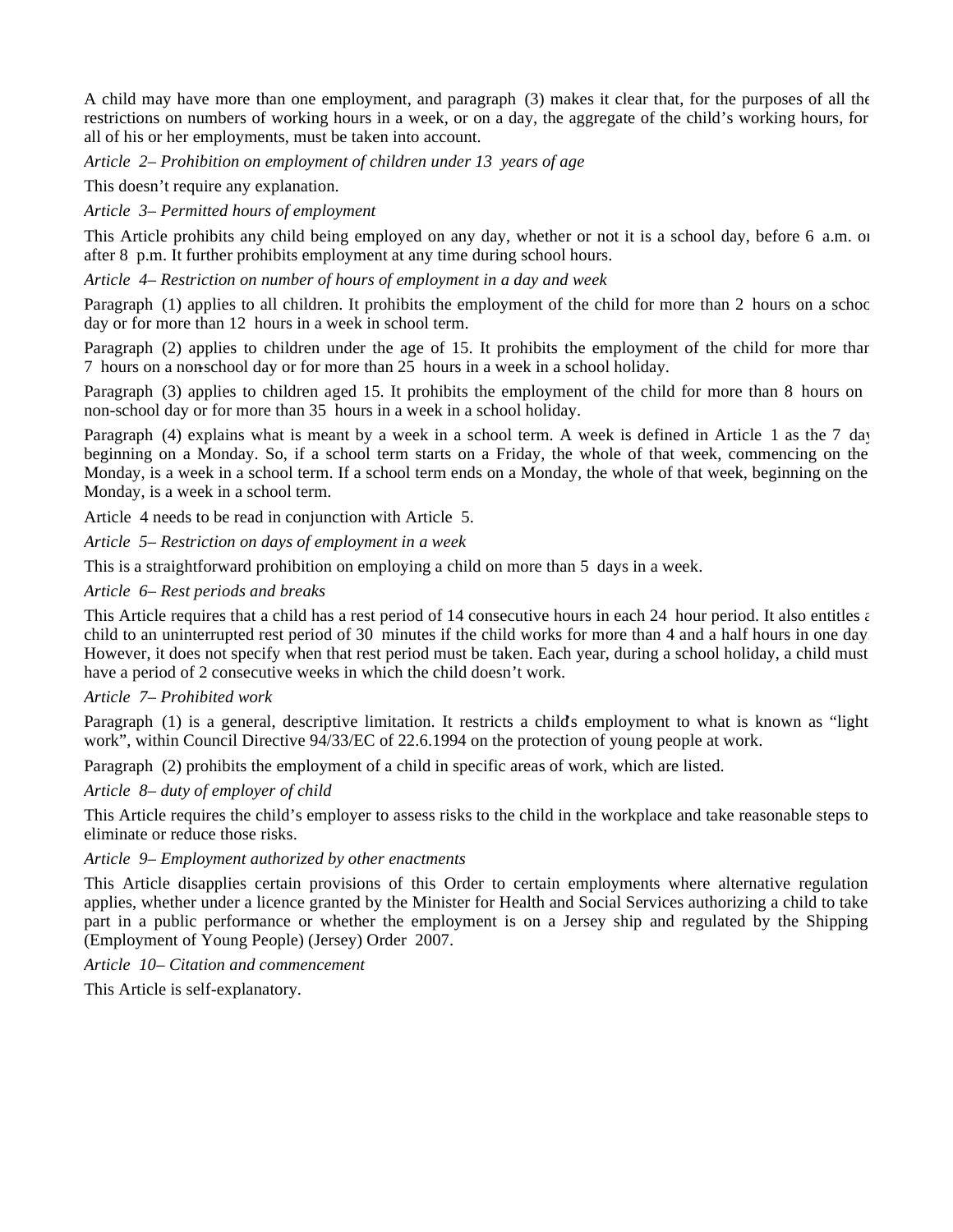

## **CHILDREN (REGULATION OF EMPLOYMENT) (JERSEY) ORDER 200-**

## **Arrangement**

## **Article**

|                            | Interpretation                                                 |
|----------------------------|----------------------------------------------------------------|
| $rac{1}{2}$<br>$rac{2}{3}$ | Prohibition on employment of children under 13 years of age    |
|                            | Permitted hours of employment                                  |
|                            | Restriction on number of hours of employment in a day and week |
| $\frac{4}{5}$              | Restriction on days of employment in a week                    |
| $\underline{6}$            | Rest periods and breaks                                        |
|                            | Prohibited work                                                |
| $\frac{7}{8}$              | Duty to child who works without pay                            |
| $\overline{9}$             | Employment authorized by other enactment                       |
|                            | Citation and commencement                                      |
|                            |                                                                |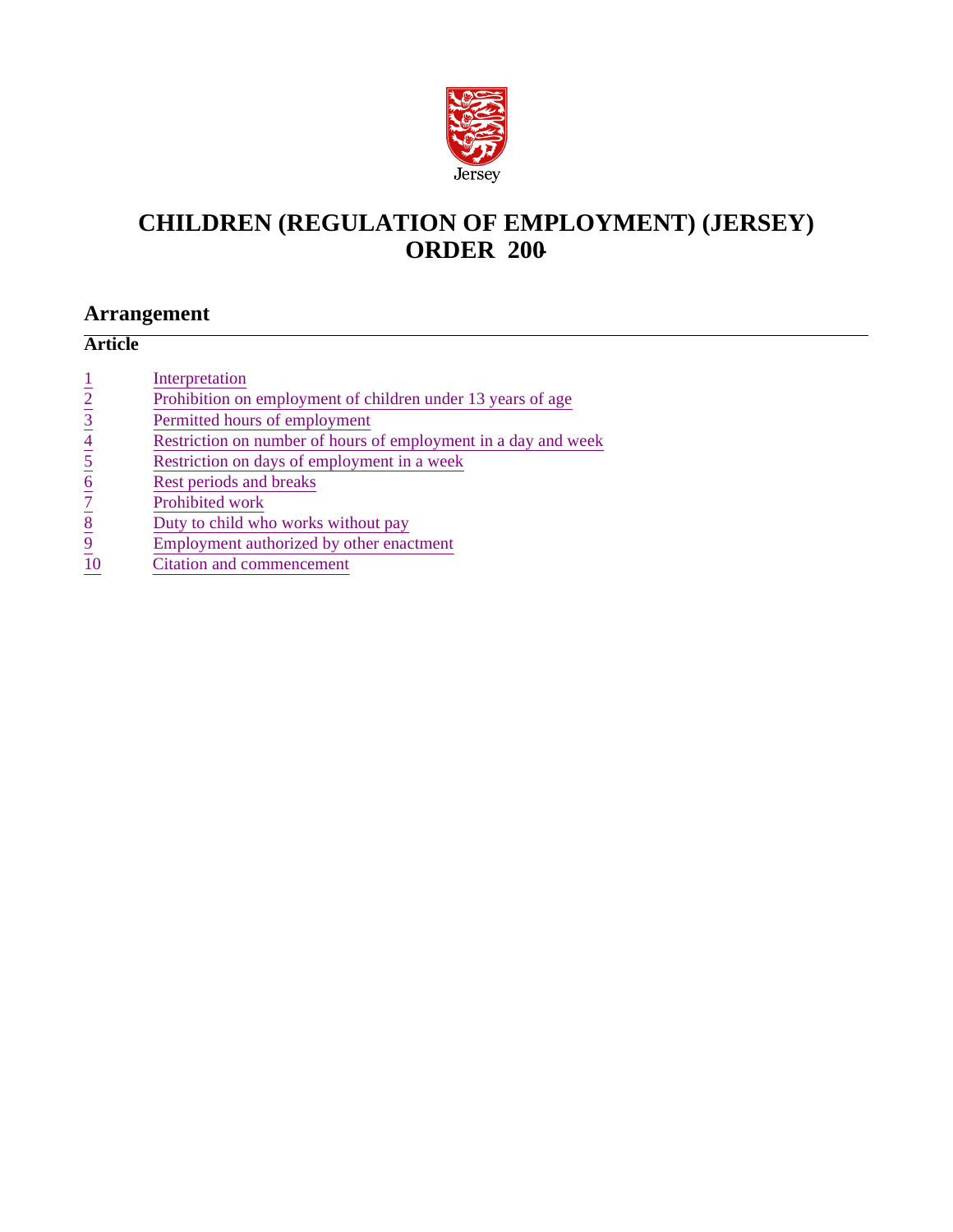

## **CHILDREN (REGULATION OF EMPLOYMENT) (JERSEY) ORDER 200-**

*Made [date to be inserted] Coming into force* [date to be inserted]

**THE MINISTER FOR HEALTH AND SOCIAL SERVICES**, in pursuance of Article 48 of the Children (Jersey) Law 2002, orders as follows –

#### **1 Interpretation**

(1) In this Order, unless the context otherwise requires –

"child" means a person who has not attained the age of 16 years and is below the upper limit of compulsory school age;

"premises" includes land, a vehicle and a trailer;

"school day" means, in relation to a child, any day on which the school at which a child is registered is open for instruction;

"school term" means, in relation to a child, a term for the school at which the child is a pupil;

"week" means any period of 7 consecutive days commencing with Monday.

- (2) For the purposes of this Order
	- (a) any reference to employment shall be construed so as to include work done for another person; and
	- (b) any reference to an employer shall be construed as to include the person for whom that work is done,

where the work is done in the circumstances described in Article 48(5) of the Children (Jersey) Law 2002.

- (3) Where a child is employed by more than one employer, the child's working hours shall be cumulative.
- (4) For the purposes of this Order, a person is a member of a child's family if the person is the child's parent, guardian, grandparent, step-parent, brother, sister, step-brother, step-sister, uncle or aunt.

#### **2 Prohibition on employment of children under 13 years of age**

A child who is under the age of 13 years shall not be employed in any capacity.

#### **3 Permitted hours of employment**

A child may only be employed, on any day, outside school hours, between 6 a.m. and 8 p.m.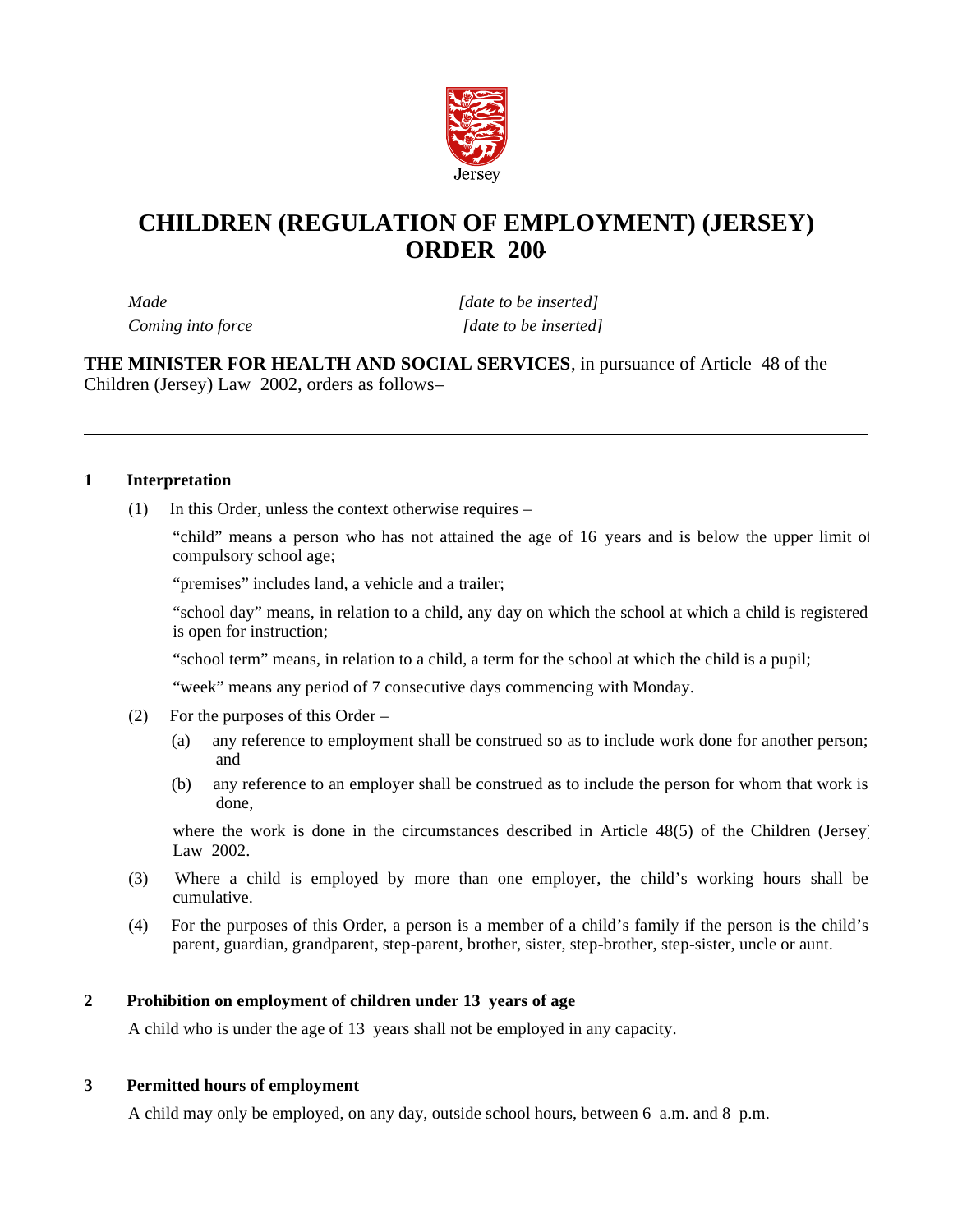#### **4 Restriction on number of hours of employment in a day and week**

- (1) A child shall not be employed
	- (a) on any school day, for more than 2 hours;
	- (b) in any week during a school term, for more than 12 hours.
- (2) A child aged under 15 years shall not be employed-
	- (a) on any day which is not a school day, for more than 7 hours;
	- (b) in any week during a school holiday, for more than 25 hours.
- (3) A child aged 15 years shall not be employed-
	- (a) on any day which is not a school day, for more than 8 hours;
	- (b) in any week during a school holiday, for more than 35 hours.
- (4) For the purposes of this Article
	- (a) any reference to a week during a school term includes a week in which a school term begins or ends;
	- (b) any week that that is not a week during a school term is a week during a school holiday.

#### **5 Restriction on days of employment in a week**

A child shall not be employed on more than 5 days in a week.

#### **6 Rest periods and breaks**

- (1) In each period of 24 hours, a child shall have a rest period of at least 14 consecutive hours.
- (2) Where a child works for more than 4½ hours in a day, the child shall be entitled to an uninterrupted rest period of at least 30 minutes.
- (3) In each period of one year, during a school holiday, a child shall have a rest period free of work of at least 2 consecutive weeks.

#### **7 Prohibited work**

- (1) A child shall not be employed in work which
	- (a) is likely to be harmful to the child's safety, health or development; or
	- (b) is such as to prejudice the child's attendance at school, the child's participation in vocational orientation or training programmes, or the child's capacity to benefit from the instruction received.
- (2) Without prejudice to the generality of paragraph (1), a child shall not, in the course of his or her employment –
	- (a) undertake work of any kind in premises which are a nightclub, dance hall, discotheque, bar or public house or like establishment unless the work is licensed under Article 50(1) of the Law or work for which a licence is not required by virtue of paragraph (3) of that Article;
	- (b) undertake work of any kind in a kitchen in which food is prepared for sale in the course of a business;
	- (c) undertake work of any kind in a slaughterhouse or in any part of a butcher's shop or other premises connected with the killing of livestock, butchery or the preparation of carcases or meat for sale;
	- (d) sell or deliver liquor, other than in sealed containers;